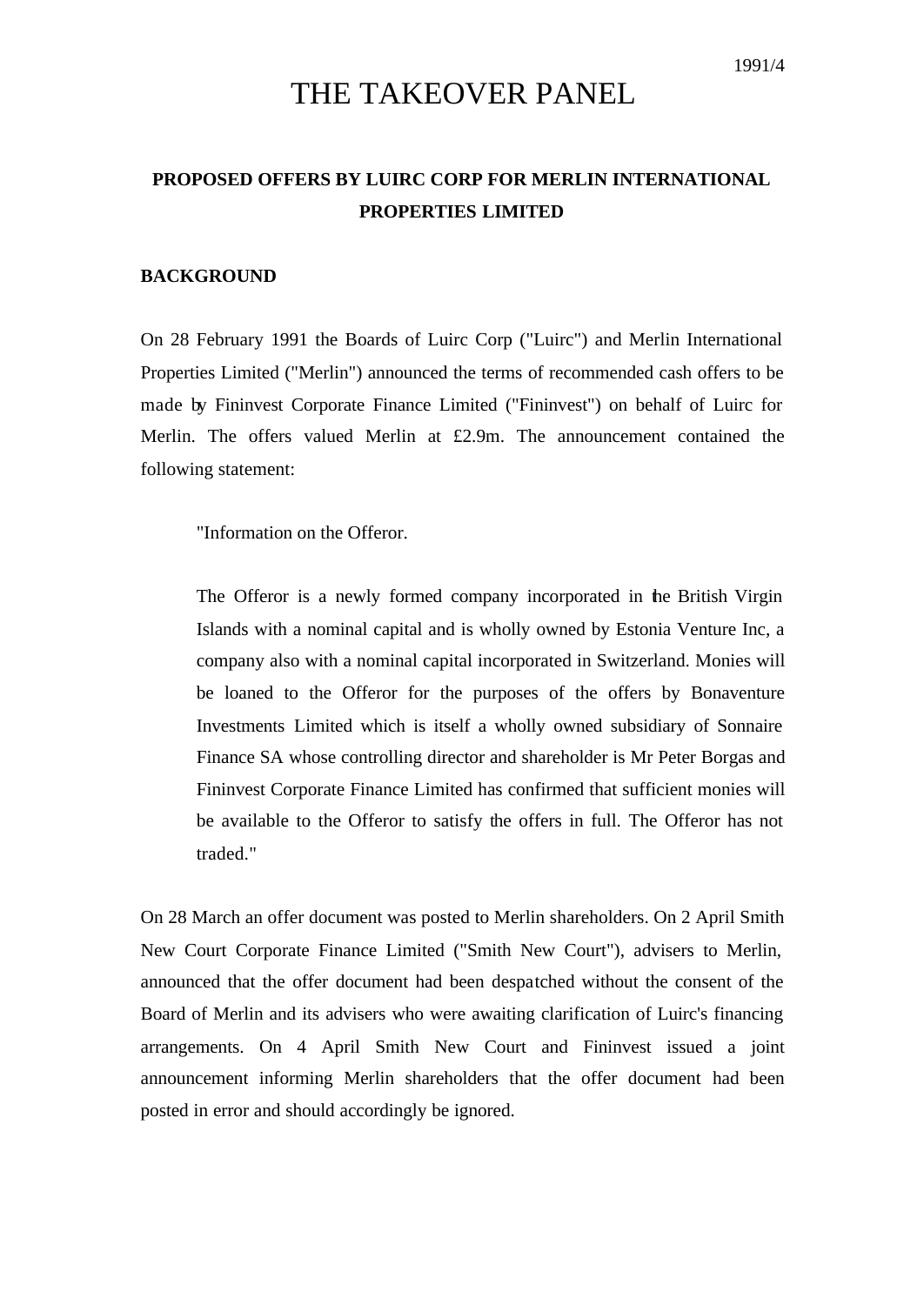The announcement then referred to the existence of a loan agreement in draft form between Bonaventure Investments Limited ("Bonaventure"), the lender of funds to Luirc, Estonia Ventures Inc ("Estonia"), the guarantor of such funds, and Luirc, under which funds were to be made conditionally available to Luirc but not in accordance with Rule 24.7 of the Code.

Fininvest was unable to satisfy the Panel Executive that funds would be irrevocably available to satisfy the offers in full, and accordingly the Executive consented to the offeror withdrawing the offers.

The Executive has investigated the circumstances in which Fininvest announced the offers on 28 February and confirmed that "sufficient monies will be available to the Offeror to satisfy the offers in full".

### **SUMMARY OF FINDINGS**

The person representing Luirc, the offeror, in the United Kingdom was Mr Arthur Oakes who was principally responsible for negotiating the terms of the offers and instructing Fininvest, a member of the SFA, to act on behalf of Luirc. Fininvest's sole Director is Mr Geoffrey Pearson.

A letter from Bonaventure to Fininvest dated 28 February, the day on which the offers were announced, confirmed that funds in excess of £4m were available for Luirc to complete the offers. In January, Smith New Court had received two letters along similar lines from Sonnaire Finance SA both of which were copied to Fininvest; Smith New Court had also received a letter from Bonaventure's bank in the Channel Islands confirming that at that time Bonaventure had more than £4m in its account, apparently unencumbered. However, by the date of the announcement, no loan agreement had been negotiated between Bonaventure, Estonia and Luirc and at no time was there any irrevocable commitment on the part of Bonaventure to provide Luirc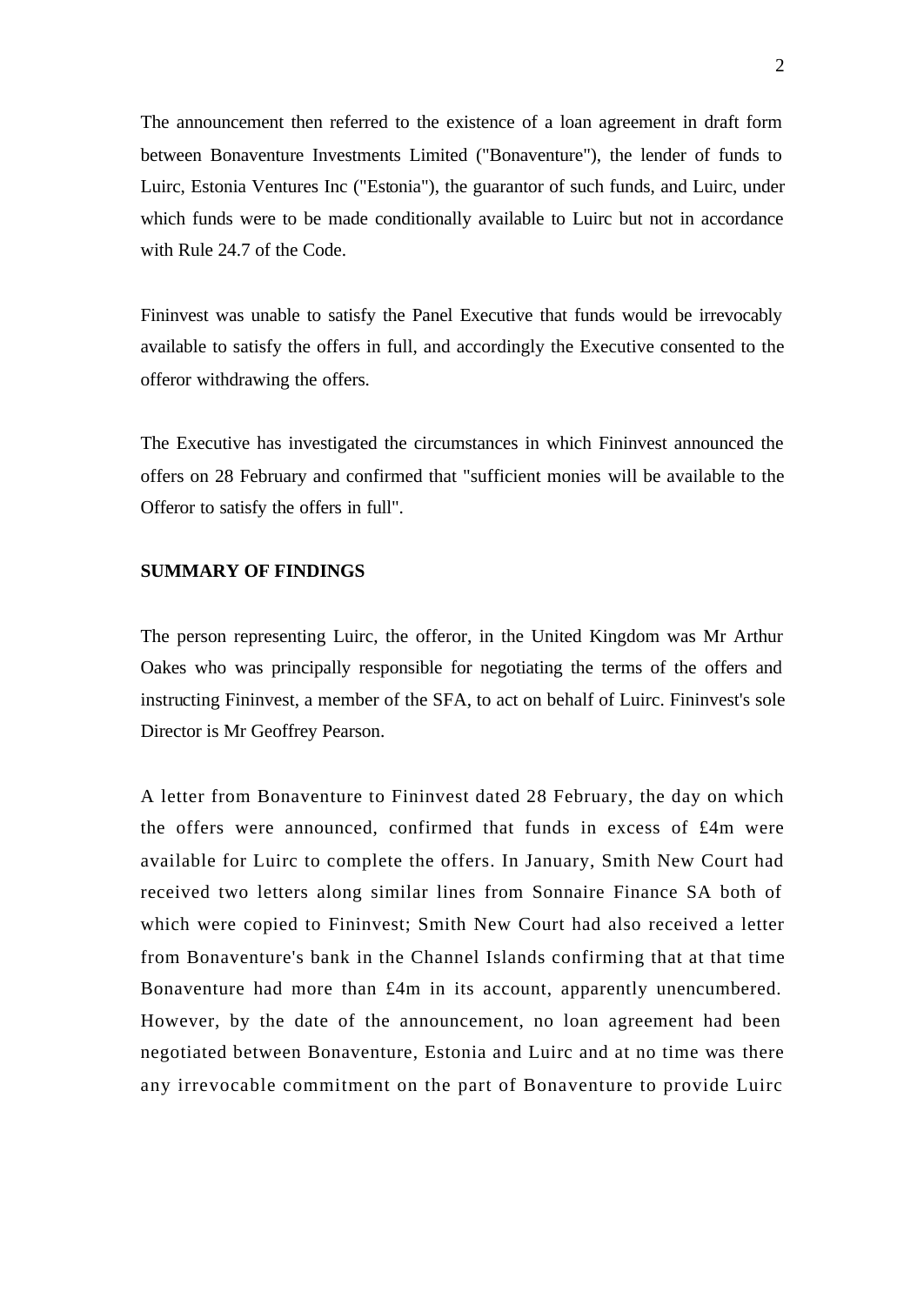with funds to meet the offers. The only comfort which the letters that had been received could have given was the knowledge that at a particular point in time there were funds in the lender's bank account.

The Executive received evidence from the solicitors acting for Estonia and Luirc that they advised Fininvest that, before any announcement was made, the lender should provide an irrevocable undertaking to commit funds to the offers. Notwithstanding such advice, no such undertaking was requested by Fininvest and the offers were announced.

Smith New Court's position is that it did not regard it as its duty to ensure that finance was irrevocably available to Luirc and the Executive is satisfied that this point was made clear to Fininvest on a number of occasions prior to the announcement of the offers. The Executive accepts that no such obligation attached to Smith New Court.

Fininvest and Mr Arthur Oakes have contended that the letter from Bonaventure of 28 February and the other letters provided sufficient comfort to enable the offers to be announced. They further contended that the negotiation of a formal loan agreement could properly be left to the period between the announcement of the offers and the posting of the offer document.

#### **THE EXECUTIVE'S DECISION**

The Executive does not consider that an announcement should have been made before Fininvest had received an irrevocable commitment from Bonaventure to provide funds to Luirc for the purpose of the offers. The Executive rejects the contentions of Fininvest and Mr Arthur Oakes referred to above.